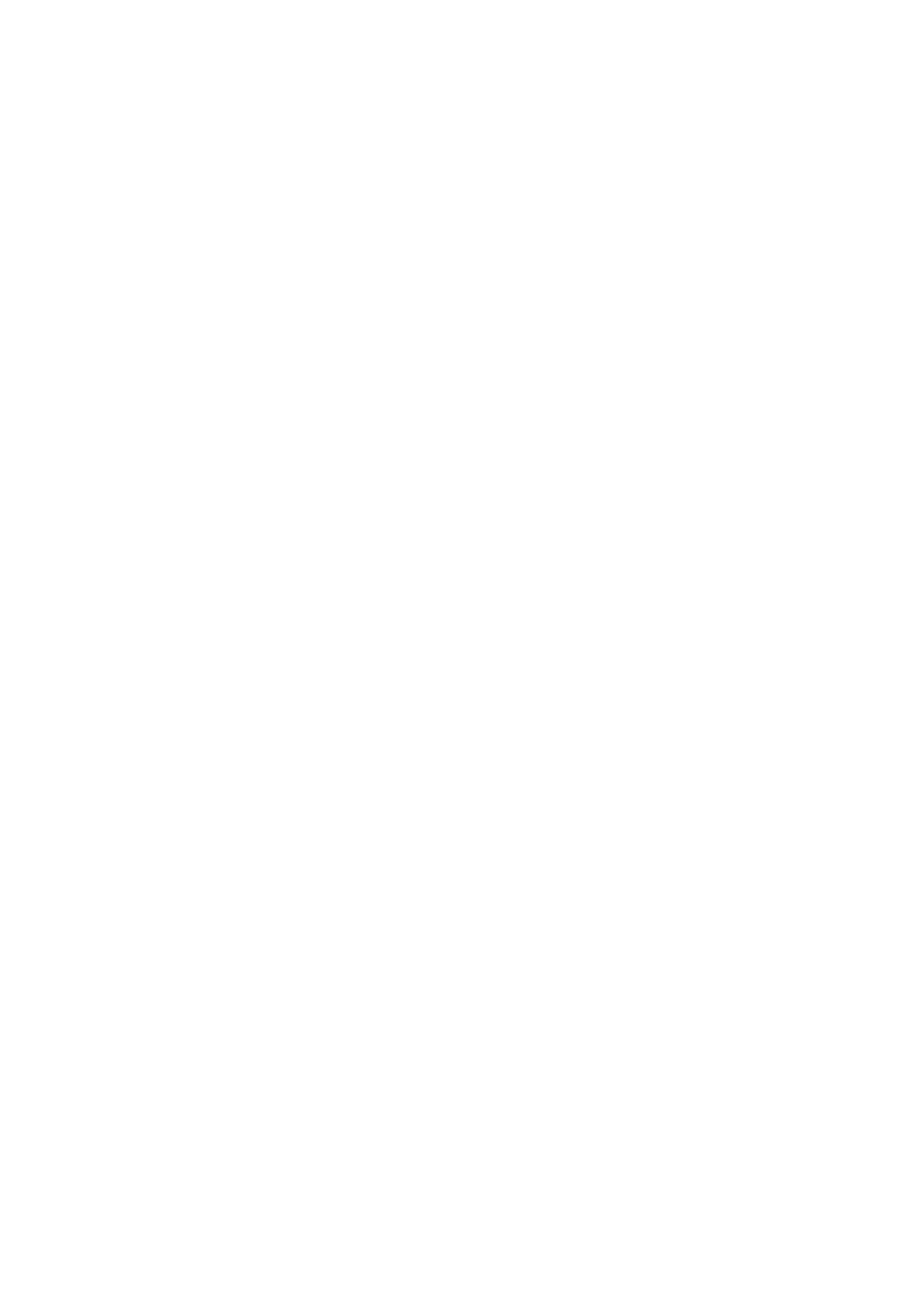# B. STANDARD FORM: COPYRIGHT LICENCE

## **Australian Institute of Architects National Architecture Awards**

#### **Entry number:**

#### **Project name:**

### **Architect/practice ("Licensee"):**

#### **Copyright Licence and Form of Attribution**

*Please read the following agreement carefully before signing.*

- 1. I am the copyright holder and give to the Licensee an irrevocable permission to submit to the Australian Institute of Architects reproductions of the Project Materials (photographs or other items of which I am the author/creator) listed in the attached Form C. Copyright License Schedule for the following purposes:
	- (i) To enter the Australian Institute of Architects Architecture Awards.
	- (ii) To grant the Australian Institute of Architects irrevocable permission to further reproduce, exhibit, publish or communicate the Project Materials and any part of it in any manner or context the Australian Institute of Architects sees fit for the purposes of the Australian Institute of Architects National Architecture Awards and to promote Australian architecture and the architecture profession, including on the Institute's website(s), or in digital media or communications.
- 2. I consent to the following short form Project Attribution to accompany use of the Project Materials:

 $\_$  , and the set of the set of the set of the set of the set of the set of the set of the set of the set of the set of the set of the set of the set of the set of the set of the set of the set of the set of the set of th  $\_$  , and the set of the set of the set of the set of the set of the set of the set of the set of the set of the set of the set of the set of the set of the set of the set of the set of the set of the set of the set of th

Signed by the author/creator/copyright holder: *(strike out whichever is not applicable)*

| <b>Name</b>      | <b>Address</b> | <b>Phone</b> |
|------------------|----------------|--------------|
| <b>Signature</b> |                | <b>Date</b>  |